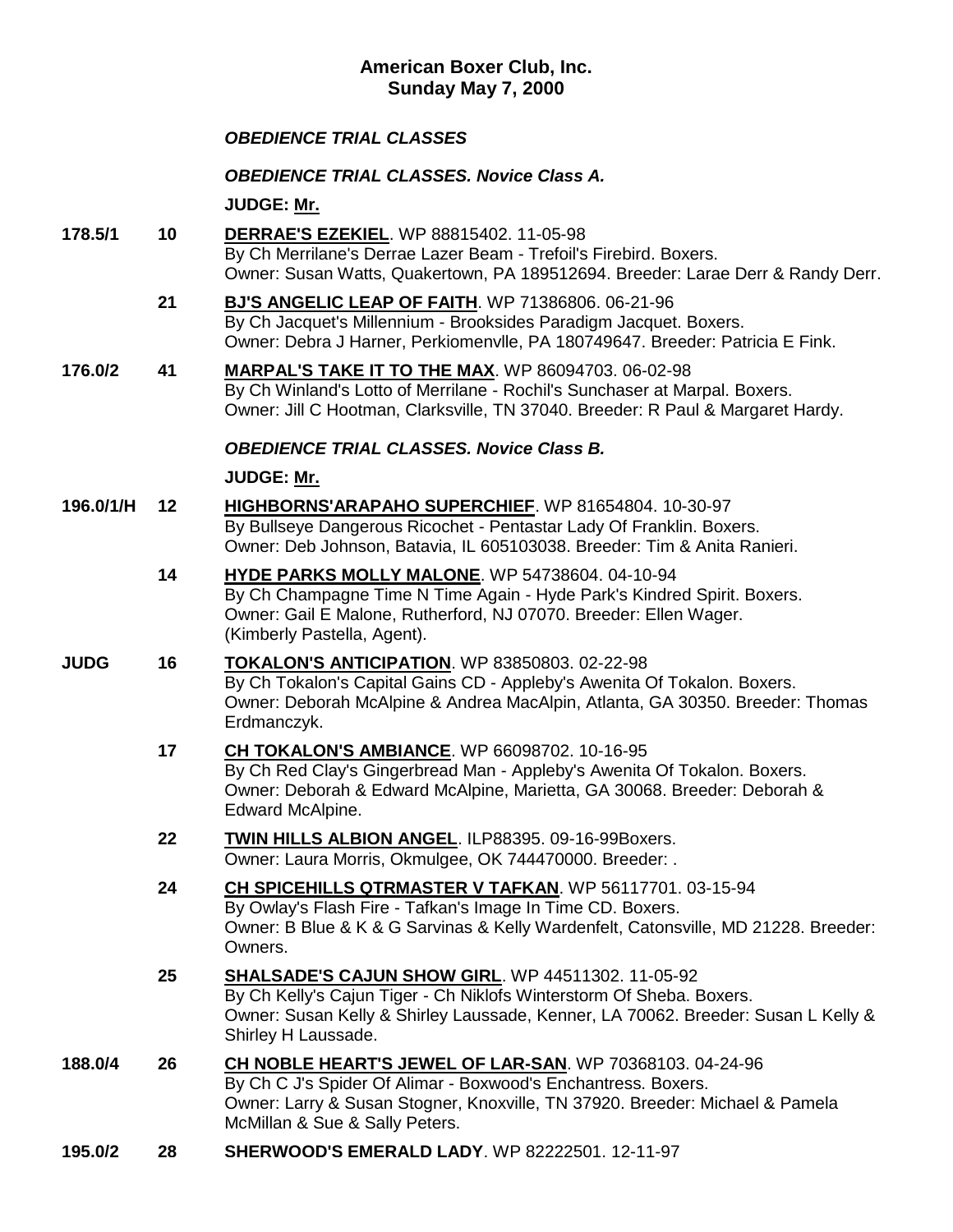|         |    | By Savoy Sicilian Stiletto - Ruffian's Ryan Of Sherwood. Boxers.<br>Owner: Jane C Tully, Canton, MA 020213540. Breeder: Colleen Fleury.                                                                                                                |
|---------|----|--------------------------------------------------------------------------------------------------------------------------------------------------------------------------------------------------------------------------------------------------------|
|         | 31 | <b>LUCKY-E'S FENCE TALK.</b> WP 64336506. 07-09-95<br>By Ch Sundarby's Fleetwood Mac - Hi-Hills Just N Time Lucky-E CD. Boxers.<br>Owner: Darrell & Vanessa Everett & Mike Vanderspool, Ringwood, IL 60072. Breeder:<br>Donna Titus & Vanessa Everett. |
|         | 32 | CH SCENICVU'S MOUNTAIN BREAKER. WP 72632702. 08-20-96<br>By Ch EWO's Nice And Easy - C J's Miss Holly McCarty. Boxers.<br>Owner: Claudine Raymo & Marilyn Krejci & Don & Donita McCarty, Orlando, FL 32862.<br>Breeder: Don & Donita McCarty.          |
|         | 34 | KAROSELS BRASS RING NA. WP 58685301. 10-13-94<br>By Foxwood's Crown Jewel UD OA - Ch Karosels Krystal Clear CDX OA. Boxers.<br>Owner: Ella M DuPree, Darien Ct, CT 06820. Breeder: Ms Ella M DuPree.                                                   |
| A       | 37 | RIEGEL'S ROSIE O'GRADY. WP 80141903. 07-16-97<br>By Ch Timoshaw Scarborough Royale CD - Savoy Hot Sicily CD. Boxers.<br>Owner: Mary E Banta & Esther L Riegel, St Petersburg, FL 33713. Breeder: Esther L<br>Riegel & Mary E Banta.                    |
| Α       | 38 | <b>BANTA'S DEVIL'S ADVOCATE.</b> WP 87019602. 06-13-98<br>By Ch Timoshaw Scarborough Royale CD - Woodview's Banta's Charmer. Boxers.<br>Owner: Mary E Banta, St Petersburg, FL 33713447. Breeder: Cherl M Johnson & Mary<br>E Banta.                   |
| Α       | 40 | <b>BRAVO'S DEBUTANTE V HEARTACRE.</b> WP 88421602. 11-01-98<br>By Ch Heart Acres Escort In Black - Box Run's Promise V Kiebla. Boxers.<br>Owner: Joyce G Campbell DVM, Tulsa, OK 74129. Breeder: Susan Finley & Joyce G<br>Campbell DVM.               |
| 172.5   | 43 | <b>CARDALE'S BRIGHT AMBER.</b> WP 45449601. 11-23-92<br>By Jacquet's Meant To Be - Gordon's Tina. Boxers.<br>Owner: Carol Brower, Glen Rock, NJ 074522203. Breeder: Richard Gordon.                                                                    |
| 192.5/3 | 45 | SUNCHASE'S MOMENT IN TIME CD NAJ. WP 87714402. 08-07-98<br>By Ch Sunchase's Sundance Kid CD - Ch Sunchase's Fashionably Late CDX NA.<br>Boxers.<br>Owner: Tracy L Hendrickson, Broken Arrow, OK 740129426. Breeder: Tracy L<br>Hendrickson.            |
|         |    | <b>OBEDIENCE TRIAL CLASSES. Open Class A.</b>                                                                                                                                                                                                          |
|         |    | JUDGE: Mr.                                                                                                                                                                                                                                             |
|         | 6  | <b>BALIOL OF FULK'S RUN. WP 56343105. 07-12-94</b><br>By Bocuphos Jackson Fleming - Princilla Jo Lamber. Boxers.<br>Owner: Bob & Marti Patchell, Arlington, VA 22207. Breeder: Daren Lam.                                                              |
|         | 20 | KIMKAR'S HIGH BORN TUG CD. WP 75081602. 01-04-97<br>By Kimkar's New Kid In Town - Kimkar's Take It Easy. Boxers.<br>Owner: Timothy & Anita Ranieri, Malta, IL 60150. Breeder: Carol Korpal.                                                            |
| 195.5/1 | 23 | <b>LAZY K'S MISTY MORNING CD. WP 73306101. 09-08-96</b><br>By Ch Misty Valley's Curtain Call - Schoental's Fraulein Katrina. Boxers.<br>Owner: Sue Gubernatis & Ken Knight, Abingdon, MD 21009. Breeder: Ken Knight &<br>Sue Gubernatis.               |
|         | 27 | FERGUS THE FEARLESS MOLLOY CD. WP 60750704. 11-15-94<br>By Cedrick's O J - Ldy Megan Of Herrcrest. Boxers.<br>Owner: Kevin P Mollov & Patricia A Mollov, Levittown, PA 19054, Breeder: M Dale                                                          |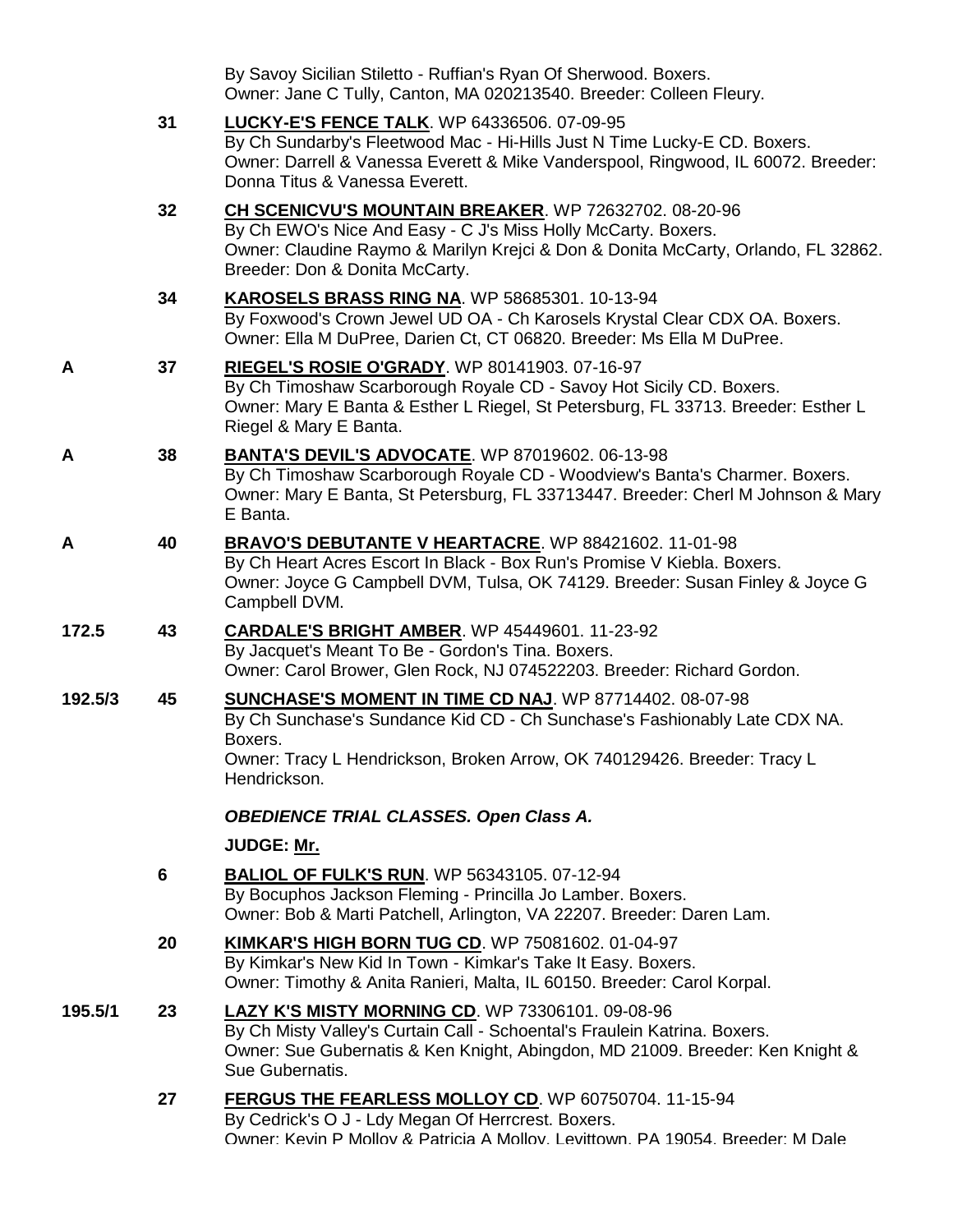|         |    | Herr.                                                                                                                                                                                                                                      |
|---------|----|--------------------------------------------------------------------------------------------------------------------------------------------------------------------------------------------------------------------------------------------|
| A       | 30 | <b>DOVELAND RUDE BOY.</b> WP 73297906. 09-17-96<br>By Ch Jodi's Distant Thunder - Doveland Special Acclaim. Boxers.<br>Owner: Sheryl Pokorski & Anne M Cox, Taylor, MI 481801303. Breeder: Harold & Jill<br>Booth.                         |
|         | 35 | CH KAROSELS CROWN CLASSIC OA. WP 48799201. 05-17-93<br>By Foxwood's Crown Jewel UD OA - Ch Karosels Krystal Clear CDX OA. Boxers.<br>Owner: Ella M DuPree, Darien, CT 06820. Breeder: Ella M DuPree.                                       |
| A       | 39 | <b>SAVOY HOT SICILY CD. WP 53782007. 03-01-94</b><br>By Ch Savoy Sicilian Stiletto - Savoy Hotter Than July CD TD. Boxers.<br>Owner: Esther L Riegel & Mary E Banta, Gulfport, FL 33707. Breeder: Wendy J<br>Mayhall.                      |
|         | 42 | DEMPSEY FROM AMITY HALL CD. WP 64962102. 08-02-95<br>By Ch Omega's Solid Gold - Philamalie At Wits End. Boxers.<br>Owner: Judith Heishin Sacks, Westminster, MD 21158. Breeder: Beth M Downey &<br>Rory L Downey Sr.                       |
|         | 47 | CH SUNCHASE'S ZERO TO HERO CD. WP 82586701. 11-22-97<br>By Ch Holly Lane's Spin A Dream - Ch Sunchase Fashionably Late CDX/NAJ/OA.<br>Boxers.<br>Owner: Tracy L Hendrickson, Broken Arrow, OK 740129426. Breeder: Tracy L<br>Hendrickson.  |
| 188.5/2 | 49 | SUNCHASE'S CAUGHT PEEKING CD. WP 82586702. 11-22-97<br>By Ch Holly Lane's Spin A Dream - Ch Sunchase's Fashionably Late CDX. Boxers.<br>Owner: Tracy L Hendrickson, Broken Arrow, OK 740129426. Breeder: Tracy L<br>Hendrickson.           |
|         |    | <b>OBEDIENCE TRIAL CLASSES. Open Class B.</b>                                                                                                                                                                                              |
|         |    | JUDGE: Mr.                                                                                                                                                                                                                                 |
| A       | 11 | <b>CHEYANNE AUTUMN BLAZE. WP 63178805. 06-17-95</b><br>By Adrian's Alaunt Du Ring - Queen Tasha De Ivory. Boxers.<br>Owner: Deb Johnson, Batavia, IL 605103038. Breeder: Adrian Moreno.                                                    |
| 195.0/1 | 18 | B J'S ROYAL GLOW TOPAZ GOLD CD. WP 54496902. 04-22-94<br>By Amen's Sundance Kid - Princess Arabella Amen. Boxers.<br>Owner: Brenda J Durbin, Mount Ulla, NC 28125. Breeder: Tammy L Amen & Robert H<br>Amen.                               |
|         | 19 | <b>TALISMAN ARRIBA MACSWEENEY CDX.</b> WP 73765104. 09-09-96<br>By Ch Arriba Talisman Epitome - Talisman's Arriba Serenade. Boxers.<br>Owner: Yvonne L McCaffrey, York, PA 17403. Breeder: Virginia L Shames & Theodore<br>Fickes DVM.     |
| 193.0/2 | 33 | GABY VON THANNHAUSER. WP 67114801. 11-05-94<br>By Charly Vom Burgberger Hornle - Amrei Vom Thannhauser. Boxers.<br>Owner: Irma Crawford, Browns Mills, NJ 08015. Breeder: Brunhilde Wurzer.                                                |
| A       | 36 | <b>DONANDRU'S LET'S ROCK N ROLL CDX NA NAJ.</b> WP 64155809. 07-03-95<br>By Donandru's Rolls Royce - Donandru's Pride Of Bacchus. Boxers.<br>Owner: Diane Travis, Englishtown, NJ 07726. Breeder: R Pereira & L Crelia.                    |
|         | 44 | CH SUNCHASE'S SUICIDE BLONDE UD OA OAJ. WP 72065804. 07-21-96<br>By Ch Shieldmont's Let's Make A Deal - Ch Sunchase's Hollywood Hype CD. Boxers.<br>Owner: Tracy Hendrickson, Broken Arrow, OK 740129426. Breeder: Tracy L<br>Hendrickson. |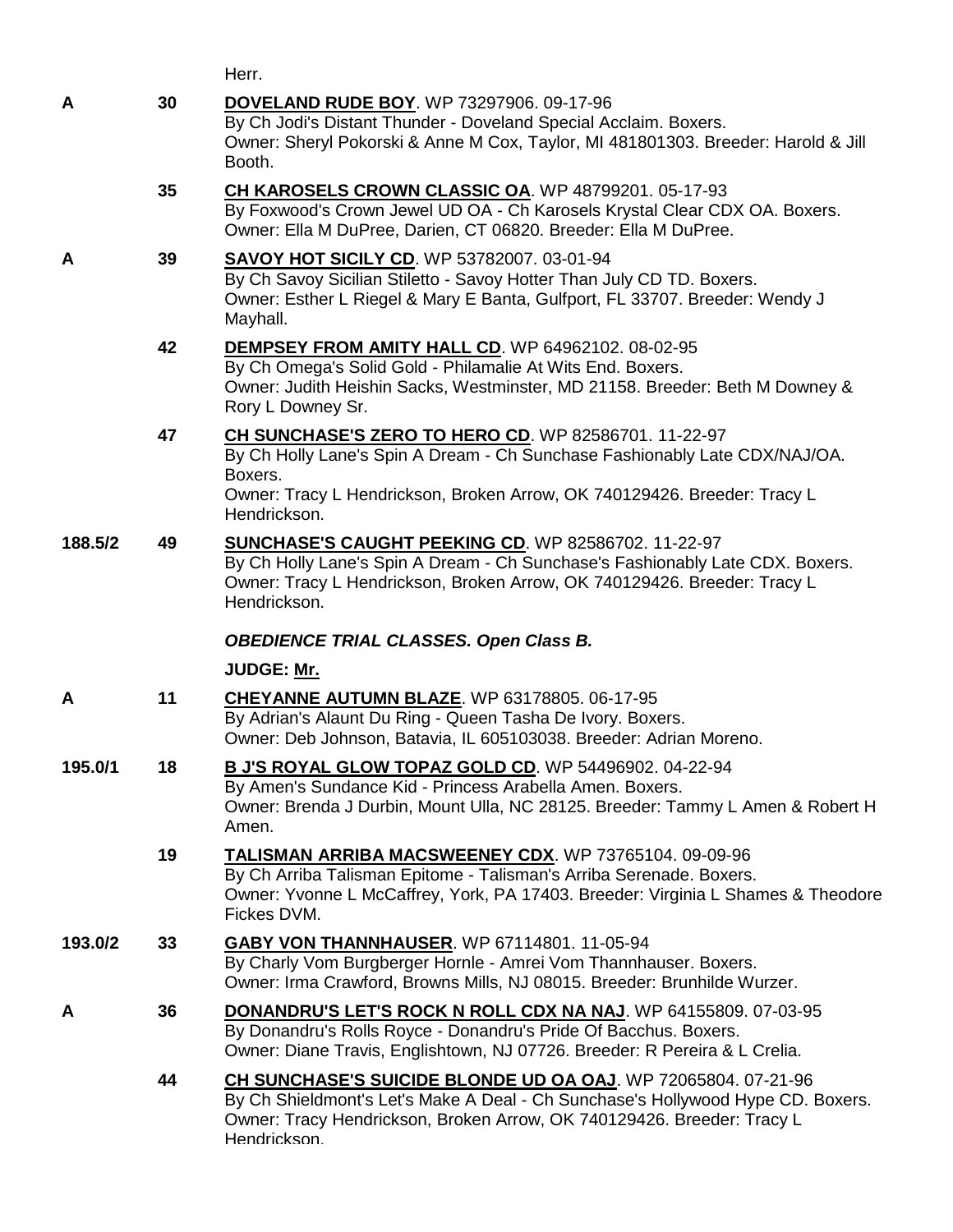(Lori McClain, Agent).

**46 [CH SUNCHASE'S FASHIONABLY LATE CDXOANAJ](http://www.infodog.com/my/drlookup2.htm?makc=WP%2049918803&mdog=Ch+Sunchase%27s+Fashionably+Late+CDXOANAJ&wins=all)**. WP 49918803. 08-06-93 By Ch Shieldmont's Let's Make A Deal - Ch Sunchase's Razed On Rainbows CD. Boxers. Owner: Tracy Hendrickson, Broken Arrow, OK 740129426. Breeder: Tracy L Hendrickson.

# **190.5/3/HC 50 [SWEET'R TH'ANNE WHINE UD AX AXJ](http://www.infodog.com/my/drlookup2.htm?makc=WP%2078554401&mdog=Sweet%27r+Th%27Anne+Whine+UD+AX+AXJ&wins=all)**. WP 78554401. 02-01-97

By Ch Alimar's Doc Holiday - Box O'Joy's Angelique. Boxers. Owner: Ruth M Hutchins, Cincinnatti, OH 45224. Breeder: Joyce Zillig & Karyn Zillig-Lewis. (Jim Hutchins, Agent).

**188.5/4 51 [MY SWEET SUZETTE UDX AX AXJ](http://www.infodog.com/my/drlookup2.htm?makc=WP%2038425302&mdog=My+Sweet+Suzette+UDX+AX+AXJ&wins=all)**. WP 38425302. 10-26-91 By Interlude's Got'ta Chance J R - Boxella's Susse Calliope CDX/NA. Boxers. Owner: James P & Ruth M Hutchins, Cincinnati, OH 45224. Breeder: James P & Ruth M Hutchins. (Jim Hutchins, Agent).

#### *OBEDIENCE TRIAL CLASSES. Utility Class A.*

#### **JUDGE: [Mr.](http://www.infodog.com/show/judge/jdgprofile.htm?jn=)**

- **A 11 [CHEYANNE AUTUMN BLAZE](http://www.infodog.com/my/drlookup2.htm?makc=WP%2063178805&mdog=Cheyanne+Autumn+Blaze&wins=all)**. WP 63178805. 06-17-95 By Adrian's Alaunt Du Ring - Queen Tasha De Ivory. Boxers. Owner: Deb Johnson, Batavia, IL 605103038. Breeder: Adrian Moreno.
	- **29 [KM'S SIVE CDX TD](http://www.infodog.com/my/drlookup2.htm?makc=WP%2055362502&mdog=KM%27s+Sive+CDX+TD&wins=all)**. WP 55362502. 05-07-94 By Turo's Magnum Of The Manor - Miss Muffet Too Too. Boxers. Owner: Katherine Kelly, Springfield, IL 62702. Breeder: Robert L Grothaus & Pearl A Grothaus.
	- **46 [CH SUNCHASE'S FASHIONABLY LATE CDXOANAJ](http://www.infodog.com/my/drlookup2.htm?makc=WP%2049918803&mdog=Ch+Sunchase%27s+Fashionably+Late+CDXOANAJ&wins=all)**. WP 49918803. 08-06-93 By Ch Shieldmont's Let's Make A Deal - Ch Sunchase's Razed On Rainbows CD. Boxers. Owner: Tracy Hendrickson, Broken Arrow, OK 740129426. Breeder: Tracy L Hendrickson.

## *OBEDIENCE TRIAL CLASSES. Utility Class B.*

- **173.0/3 33 [GABY VON THANNHAUSER](http://www.infodog.com/my/drlookup2.htm?makc=WP%2067114801&mdog=Gaby+Von+Thannhauser&wins=all)**. WP 67114801. 11-05-94 By Charly Vom Burgberger Hornle - Amrei Vom Thannhauser. Boxers. Owner: Irma Crawford, Browns Mills, NJ 08015. Breeder: Brunhilde Wurzer. **44 [CH SUNCHASE'S SUICIDE BLONDE UD OA OAJ](http://www.infodog.com/my/drlookup2.htm?makc=WP%2072065804&mdog=Ch+Sunchase%27s+Suicide+Blonde+UD+OA+OAJ&wins=all)**. WP 72065804. 07-21-96
	- By Ch Shieldmont's Let's Make A Deal Ch Sunchase's Hollywood Hype CD. Boxers. Owner: Tracy Hendrickson, Broken Arrow, OK 740129426. Breeder: Tracy L Hendrickson. (Lori McClain, Agent).
- **179.5/1 50 [SWEET'R TH'ANNE WHINE UD AX AXJ](http://www.infodog.com/my/drlookup2.htm?makc=WP%2078554401&mdog=Sweet%27r+Th%27Anne+Whine+UD+AX+AXJ&wins=all)**. WP 78554401. 02-01-97 By Ch Alimar's Doc Holiday - Box O'Joy's Angelique. Boxers. Owner: Ruth M Hutchins, Cincinnatti, OH 45224. Breeder: Joyce Zillig & Karyn Zillig-Lewis. (Jim Hutchins, Agent).
- **173.5/2 51 [MY SWEET SUZETTE UDX AX AXJ](http://www.infodog.com/my/drlookup2.htm?makc=WP%2038425302&mdog=My+Sweet+Suzette+UDX+AX+AXJ&wins=all)**. WP 38425302. 10-26-91 By Interlude's Got'ta Chance J R - Boxella's Susse Calliope CDX/NA. Boxers. Owner: James P & Ruth M Hutchins, Cincinnati, OH 45224. Breeder: James P & Ruth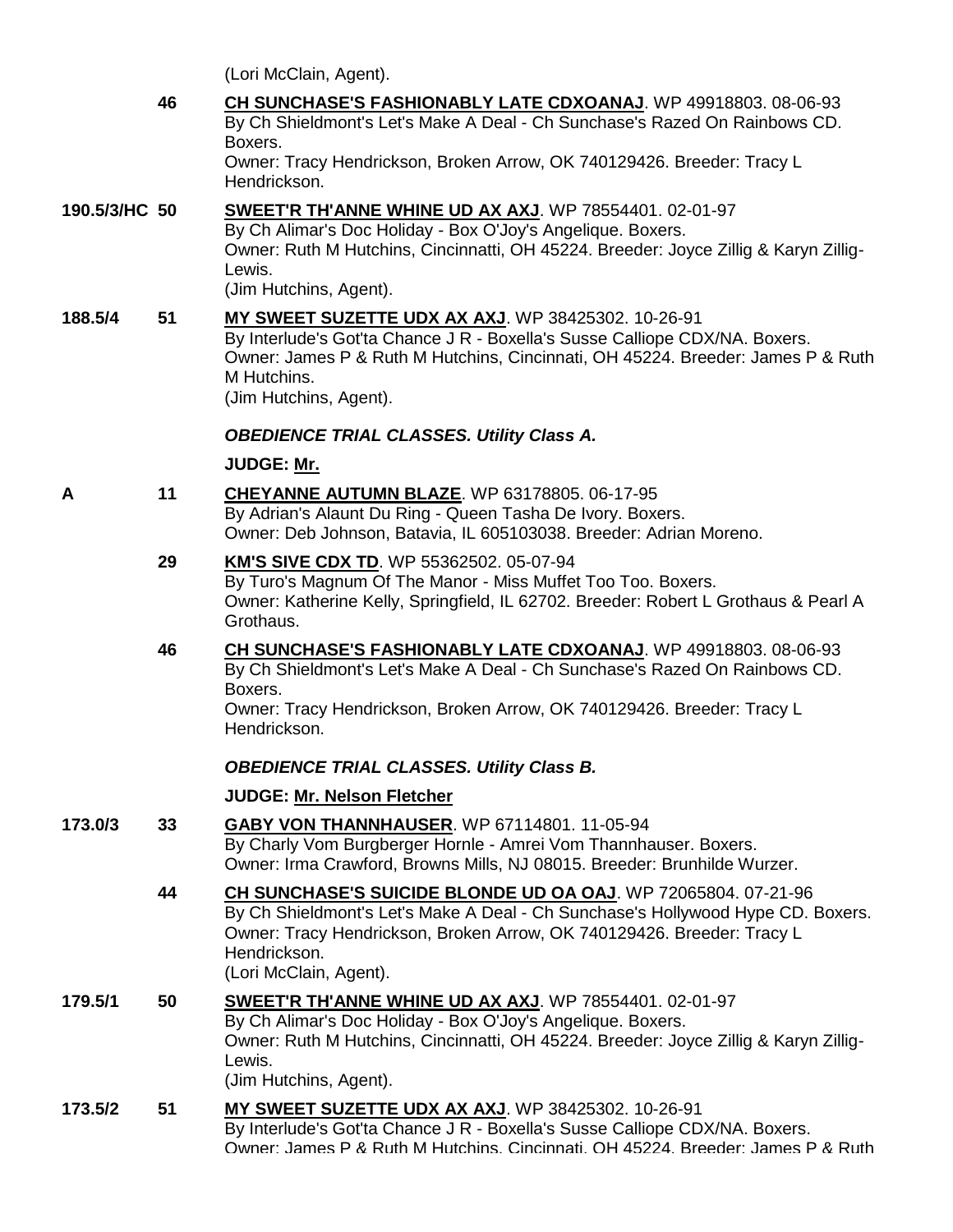M Hutchins. (Jim Hutchins, Agent).

# *OBEDIENCE TRIAL CLASSES. Brace Competition (Obedience).*

# **JUDGE: [Mr.](http://www.infodog.com/show/judge/jdgprofile.htm?jn=)**

| 44 | CH SUNCHASE'S SUICIDE BLONDE UD OA OAJ. WP 72065804. 07-21-96                   |  |  |  |  |
|----|---------------------------------------------------------------------------------|--|--|--|--|
|    | By Ch Shieldmont's Let's Make A Deal - Ch Sunchase's Hollywood Hype CD. Boxers. |  |  |  |  |
|    | Owner: Tracy Hendrickson, Broken Arrow, OK 740129426. Breeder: Tracy L          |  |  |  |  |
|    | Hendrickson.                                                                    |  |  |  |  |
|    | $\ln$ ori McClain Agant)                                                        |  |  |  |  |

(Lori McClain, Agent).

|         | 45                      | <b>SUNCHASE'S MOMENT IN TIME CD NAJ.</b> WP 87714402. 08-07-98<br>By Ch Sunchase's Sundance Kid CD - Ch Sunchase's Fashionably Late CDX NA.<br>Boxers.<br>Owner: Tracy L Hendrickson, Broken Arrow, OK 740129426. Breeder: Tracy L<br>Hendrickson.            |
|---------|-------------------------|---------------------------------------------------------------------------------------------------------------------------------------------------------------------------------------------------------------------------------------------------------------|
|         | 50                      | SWEET'R TH'ANNE WHINE UD AX AXJ. WP 78554401. 02-01-97<br>By Ch Alimar's Doc Holiday - Box O'Joy's Angelique. Boxers.<br>Owner: Ruth M Hutchins, Cincinnatti, OH 45224. Breeder: Joyce Zillig & Karyn Zillig-<br>Lewis.<br>(Jim Hutchins, Agent).             |
|         | 51                      | MY SWEET SUZETTE UDX AX AXJ. WP 38425302. 10-26-91<br>By Interlude's Got'ta Chance J R - Boxella's Susse Calliope CDX/NA. Boxers.<br>Owner: James P & Ruth M Hutchins, Cincinnati, OH 45224. Breeder: James P & Ruth<br>M Hutchins.<br>(Jim Hutchins, Agent). |
|         |                         | <b>OBEDIENCE TRIAL CLASSES. Graduate Novice Class.</b>                                                                                                                                                                                                        |
|         |                         | JUDGE: Mr.                                                                                                                                                                                                                                                    |
| 95.0    | $\overline{\mathbf{r}}$ | <b>KAMI-KO N'KINI'S I'M A DICKENS CD.</b> WP 84130602. 01-18-98<br>By Ch Huffand's Rite Nice - Ch Kami-Ko N' Kini's NC O'Huffand. Boxers.<br>Owner: C George Trist & Lois Trist, Escondido, CA 92026. Breeder: Lois Trist &<br>Beverly Albert.                |
| 114.0   | 15                      | KESWICKS MOLLY BROWN CD. WP 74835008. 12-09-96<br>By Williams Landslide Flint - Princess Of Debcher. Boxers.<br>Owner: Linda M Jernigan & Jerry C Jernigan, Charlottesville, VA 229110000. Breeder:<br>Robert & Ruth Driggs.                                  |
| 190.0/1 | 23                      | LAZY K'S MISTY MORNING CD. WP 73306101. 09-08-96<br>By Ch Misty Valley's Curtain Call - Schoental's Fraulein Katrina. Boxers.<br>Owner: Sue Gubernatis & Ken Knight, Abingdon, MD 21009. Breeder: Ken Knight &<br>Sue Gubernatis.                             |
| 155.5/4 | 30                      | <b>DOVELAND RUDE BOY.</b> WP 73297906. 09-17-96<br>By Ch Jodi's Distant Thunder - Doveland Special Acclaim. Boxers.<br>Owner: Sheryl Pokorski & Anne M Cox, Taylor, MI 481801303. Breeder: Harold & Jill<br>Booth.                                            |
| 164.5/3 | 47                      | CH SUNCHASE'S ZERO TO HERO CD. WP 82586701. 11-22-97<br>By Ch Holly Lane's Spin A Dream - Ch Sunchase Fashionably Late CDX/NAJ/OA.<br>Boxers.<br>Owner: Tracy L Hendrickson, Broken Arrow, OK 740129426. Breeder: Tracy L<br>Hendrickson.                     |

**178.5/2 49 [SUNCHASE'S CAUGHT PEEKING CD](http://www.infodog.com/my/drlookup2.htm?makc=WP%2082586702&mdog=Sunchase%27s+Caught+Peeking+CD&wins=all)**. WP 82586702. 11-22-97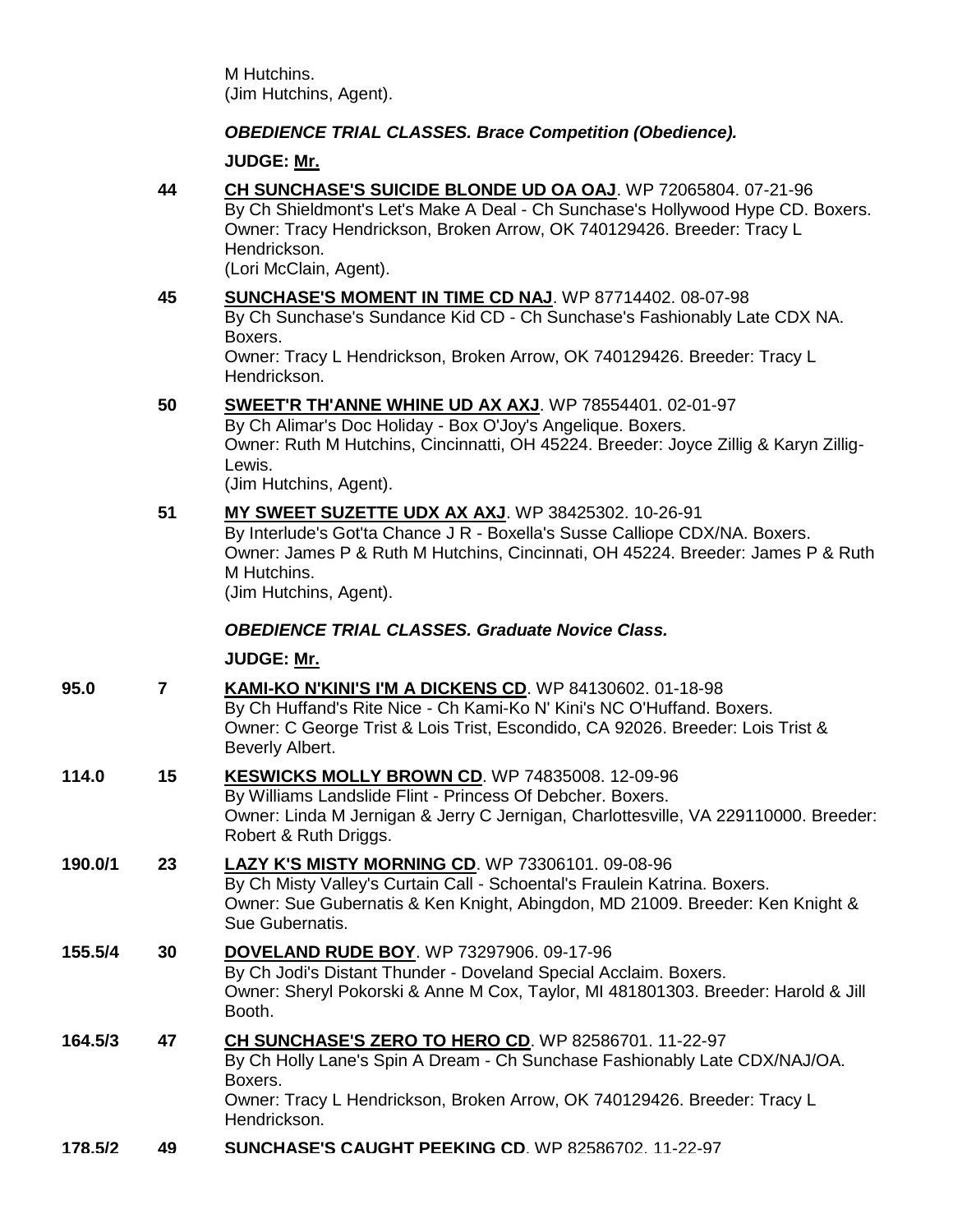By Ch Holly Lane's Spin A Dream - Ch Sunchase's Fashionably Late CDX. Boxers. Owner: Tracy L Hendrickson, Broken Arrow, OK 740129426. Breeder: Tracy L Hendrickson.

## *OBEDIENCE TRIAL CLASSES. Veterans Class (Obedience).*

#### **JUDGE: [Mr.](http://www.infodog.com/show/judge/jdgprofile.htm?jn=)**

- **120.0/2 8 [DASEL'S CALLISTO V JUPITER CD](http://www.infodog.com/my/drlookup2.htm?makc=WG%20418562&mdog=Dasel%27s+Callisto+V+Jupiter+CD&wins=all)**. WG 418562. 01-11-90 By Ch Shieldmont's Let's Make A Deal - Ch Dasel's Lasers Touch. Boxers. Owner: Candy Boyd & Jeff Boyd, Landisville, PA 17538. Breeder: Dalene S Lewis & Candy Boyd & Jeff Boyd.
- **180.0/1 48 [CH SUNCHASE'S SUNDANCE KID CD NA NAJ](http://www.infodog.com/my/drlookup2.htm?makc=WP%2049826802&mdog=Ch+Sunchase%27s+Sundance+Kid+CD+NA+NAJ&wins=all)**. WP 49826802. 06-25-93 By Ch Sun Chase's Showbiz Kid - Dazie Duke. Boxers. Owner: Jim Kepler & Tracy L Hendrickson, TULSA, OK 741350000. Breeder: Larry W & Becky L Cook.

#### *Standard Agility Excellent B Height 20".*

#### **JUDGE: [Mr. Nelson Fletcher](http://www.infodog.com/show/judge/jdgprofile.htm?jn=9014)**

- **20001 [LAZY K'S MISTY MORNING CD](http://www.infodog.com/my/drlookup2.htm?makc=WP%2073306101&mdog=Lazy+K%27s+Misty+Morning+CD&wins=all)**. WP 73306101. 09-08-96 By Ch Misty Valley's Curtain Call - Schoental's Fraulein Katrina. Boxers. Owner: Sue Gubernatis & Ken Knight, Abingdon, MD 21009. Breeder: Ken Knight & Sue Gubernatis.
- **98.0/2 20004 [KIMKAR'S HIGH BORN TUG CD](http://www.infodog.com/my/drlookup2.htm?makc=WP%2075081602&mdog=Kimkar%27s+High+Born+Tug+CD&wins=all)**. WP 75081602. 01-04-97 By Kimkar's New Kid In Town - Kimkar's Take It Easy. Boxers. Owner: Timothy & Anita Ranieri, Malta, IL 60150. Breeder: Carol Korpal.

# **20005 [SHALSADE'S CAJUN SHOW GIRL](http://www.infodog.com/my/drlookup2.htm?makc=WP%2044511302&mdog=Shalsade%27s+Cajun+Show+Girl&wins=all)**. WP 44511302. 11-05-92 By Ch Kelly's Cajun Tiger - Ch Niklofs Winterstorm Of Sheba. Boxers.

Owner: Susan Kelly & Shirley Laussade, Kenner, LA 70062. Breeder: Susan L Kelly & Shirley H Laussade.

- **20008 [WHIRLWIND'S MATINEE MARVEL](http://www.infodog.com/my/drlookup2.htm?makc=WP%2071682002&mdog=Whirlwind%27s+Matinee+Marvel&wins=all)**. WP 71682002. 05-29-96 By Ch Rummer Run's Ticker Tape - Ch Whirlwind's Image Of Striker. Boxers. Owner: Wendy Wallner DVM, Loganville, GA 30052. Breeder: Wendy Wallner DVM & Barbara Bachman.
- **20013 [SALBAD'S JEWEL OF HIGH RIVER](http://www.infodog.com/my/drlookup2.htm?makc=WP%2079563501&mdog=Salbad%27s+Jewel+Of+High+River&wins=all)**. WP 79563501. 07-21-97 By Ch High River's On Fire - Abad's Manilena. Boxers. Owner: Dawn Ward & David Whitelock, Chance, MD 21821. Breeder: Edelvira Abad.

## *Bitches.*

- **A 24010 [TEKONEVA'S OLIMPIA](http://www.infodog.com/my/drlookup2.htm?makc=WP%2079486105&mdog=Tekoneva%27s+Olimpia&wins=all)**. WP 79486105. 07-03-97 By Ch Karmel's Dream Weaver - Tekoneva's Cosette II. Boxers. Owner: Eva Partida, Cherry Hill, NJ 080342951. Breeder: Eva T Partida.
	- **24011 [CARAMBA VON ROSA DE TEKONEVA](http://www.infodog.com/my/drlookup2.htm?makc=WP%2083335401&mdog=Caramba+Von+Rosa+De+Tekoneva&wins=all)**. WP 83335401. - By Tekoneva's Galaxy - Eika Vom Beversee. Boxers. Owner: Eva T Partida, Cherry Hill, NJ 080342951. Breeder: Wilson Rosa.
- **100.0/1 24012 [MINUET'S FETCHIN' GRETCHEN](http://www.infodog.com/my/drlookup2.htm?makc=ILP85717&mdog=Minuet%27s+Fetchin%27+Gretchen&wins=all)**. ILP85717. 08-23-95 By Apollo Hempstead - Ascha Von Falkenberg. Boxers. Owner: Cindy Lyman, Winston-Salem, NC 271060000. Breeder: Dorothea A Thomas.
- **A 24013 [CH SPICEHILLS QTRMASTER V TAFKAN](http://www.infodog.com/my/drlookup2.htm?makc=WP%2056117701&mdog=Ch+Spicehills+Qtrmaster+V+Tafkan&wins=all)**. WP 56117701. 03-15-94 By Owlay's Flash Fire - Tafkan's Image In Time CD. Boxers.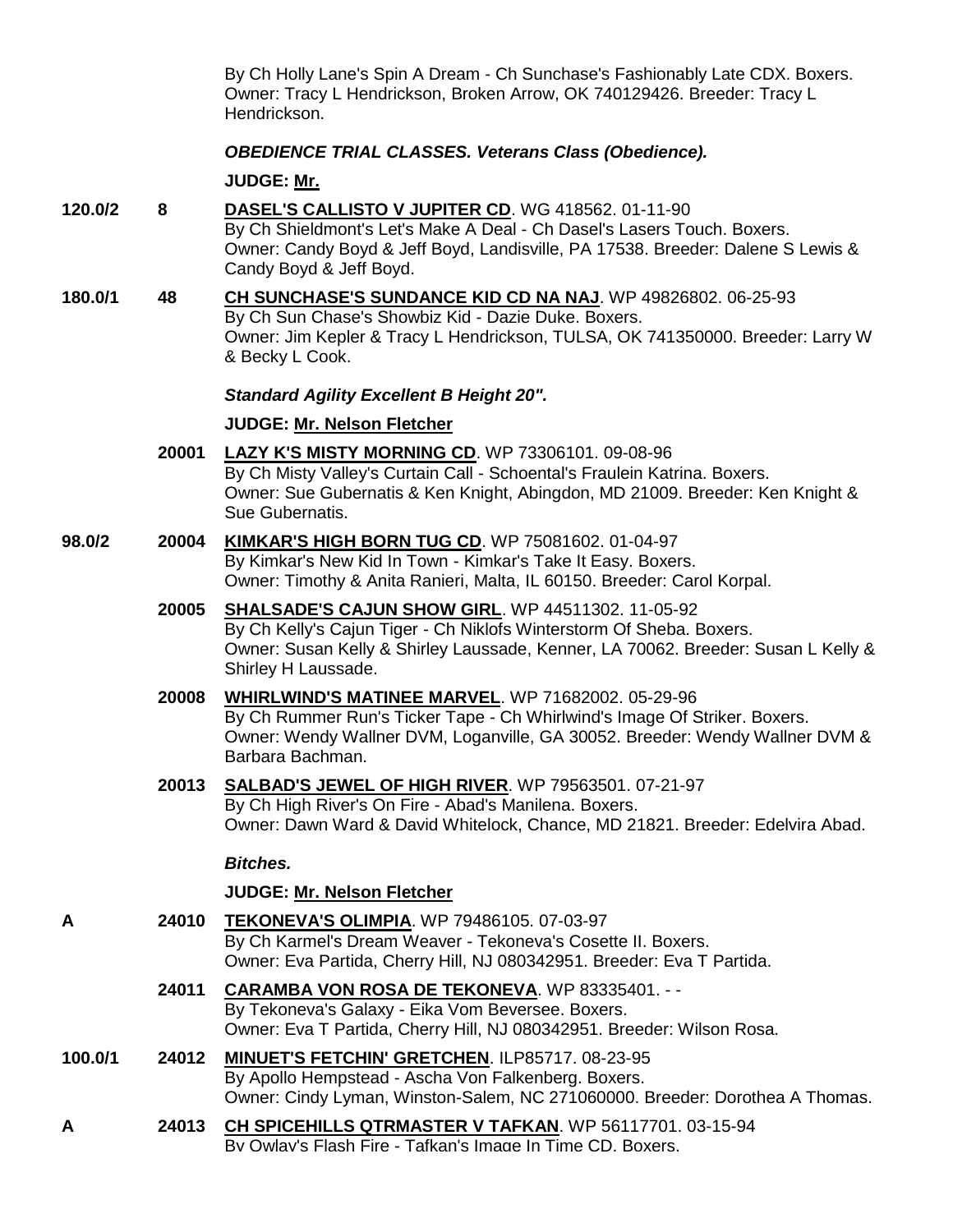Owner: B Blue & K & G Sarvinas & Kelly Wardenfelt, Catonsville, MD 21228. Breeder: Owners.

- **24014 [CH KELLY'S MACK OF NOBILITY](http://www.infodog.com/my/drlookup2.htm?makc=WP%2042186402&mdog=Ch+Kelly%27s+Mack+Of+Nobility&wins=all)**. WP 42186402. 05-26-92 By Claremor's Mark Of Niklofs - PO's Candycane. Boxers. Owner: Susan Kelly & Shirley Laussade, Kenner, LA 70062. Breeder: Susan Kelly & Shirley Laussade.
- **24015 [SHERWOOD'S EMERALD LADY](http://www.infodog.com/my/drlookup2.htm?makc=WP%2082222501&mdog=Sherwood%27s+Emerald+Lady&wins=all)**. WP 82222501. 12-11-97 By Savoy Sicilian Stiletto - Ruffian's Ryan Of Sherwood. Boxers. Owner: Jane C Tully, Canton, MA 020213540. Breeder: Colleen Fleury.
- **24017 [RAVENOAKS STARGAZER OF XCEL](http://www.infodog.com/my/drlookup2.htm?makc=WP%2086788801&mdog=Ravenoaks+Stargazer+Of+Xcel&wins=all)**. WP 86788801. 08-16-98 By Ch Loretta's Special Joy - Ch Xcel's Shock-A-Kahn. Boxers. Owner: Loretta F Ellison, Omaha, NE 68152. Breeder: Loretta F Ellison.

#### *Bitches.*

#### **JUDGE: [Mr. Nelson Fletcher](http://www.infodog.com/show/judge/jdgprofile.htm?jn=9014)**

- **100.0/1 20006 [RAINEYLANE'S MAGIC MOMENT CD](http://www.infodog.com/my/drlookup2.htm?makc=WP%2047763801&mdog=Raineylane%27s+Magic+Moment+CD&wins=all)**. WP 47763801. 04-05-93 By Ch Raineylane's Paladin - Hu-Jo's Belle Fille Starr. Boxers. Owner: Michael A & Claudia Clifton, Fayetville, GA 30214. Breeder: Donald Melrose & Daisy T Melrose.
	- **20007 [SEMPER FI ESPRIT DE CORPS CD](http://www.infodog.com/my/drlookup2.htm?makc=WP%2079762703&mdog=Semper+Fi+Esprit+de+Corps+CD&wins=all)**. WP 79762703. 07-28-97 By Ch Creekwoods Masterplan - Victoria's Bubble & Squeek CD. Boxers. Owner: Mike & Claudia Clifton, Fayetteville, GA 30214. Breeder: Mike & Claudin Clifton.
- **95.0/3 20011 [SUNCHASE'S MOMENT IN TIME CD NAJ](http://www.infodog.com/my/drlookup2.htm?makc=WP%2087714402&mdog=Sunchase%27s+Moment+In+Time+CD+NAJ&wins=all)**. WP 87714402. 08-07-98 By Ch Sunchase's Sundance Kid CD - Ch Sunchase's Fashionably Late CDX NA. Boxers. Owner: Tracy L Hendrickson, Broken Arrow, OK 740129426. Breeder: Tracy L Hendrickson.

#### *Preferred Agility Open Height 8".*

- **24003 [VIVA'S LUVIN' FEELINS](http://www.infodog.com/my/drlookup2.htm?makc=WP%2072841605&mdog=Viva%27s+Luvin%27+Feelins&wins=all)**. WP 72841605. 07-29-96 By Ch Cherkei's Ultimate High - Sterling Solar Flare. Boxers. Owner: Jennifer Harris, Loganville, GA 30052. Breeder: Jennifer Harris.
- **24007 [TOKALON'S ANTICIPATION](http://www.infodog.com/my/drlookup2.htm?makc=WP%2083850803&mdog=Tokalon%27s+Anticipation&wins=all)**. WP 83850803. 02-22-98 By Ch Tokalon's Capital Gains CD - Appleby's Awenita Of Tokalon. Boxers. Owner: Deborah McAlpine & Andrea McAlpine, Atlanta, GA 30350. Breeder: Thomas Erdmanczyk.
- **24009 [BOXELLA'S CINCINNATI CARIEVA](http://www.infodog.com/my/drlookup2.htm?makc=WP%2068852105&mdog=Boxella%27s+Cincinnati+Carieva&wins=all)**. WP 68852105. 03-18-96 By Boxella's Mario Valentino - Ch Boxella's Gypsy Rose Lee. Boxers. Owner: Lynn Falk & Carrie Falk, Haddonfield, NJ 08033. Breeder: Joseph Heine.
- **24022 [CH SUNCHASE'S ZERO TO HERO CD](http://www.infodog.com/my/drlookup2.htm?makc=WP%2082586701&mdog=Ch+Sunchase%27s+Zero+To+Hero+CD&wins=all)**. WP 82586701. 11-22-97 By Ch Holly Lane's Spin A Dream - Ch Sunchase Fashionably Late CDX/NAJ/OA. Boxers. Owner: Tracy L Hendrickson, Broken Arrow, OK 740129426. Breeder: Tracy L Hendrickson.
- **24023 [CH SUNCHASE'S SUNDANCE KID CD NA NAJ](http://www.infodog.com/my/drlookup2.htm?makc=WP%2049826802&mdog=Ch+Sunchase%27s+Sundance+Kid+CD+NA+NAJ&wins=all)**. WP 49826802. 06-25-93 By Ch Sun Chase's Showbiz Kid - Dazie Duke. Boxers. Owner: Jim Kepler & Tracy L Hendrickson, TULSA, OK 741350000. Breeder: Larry W & Becky L Cook.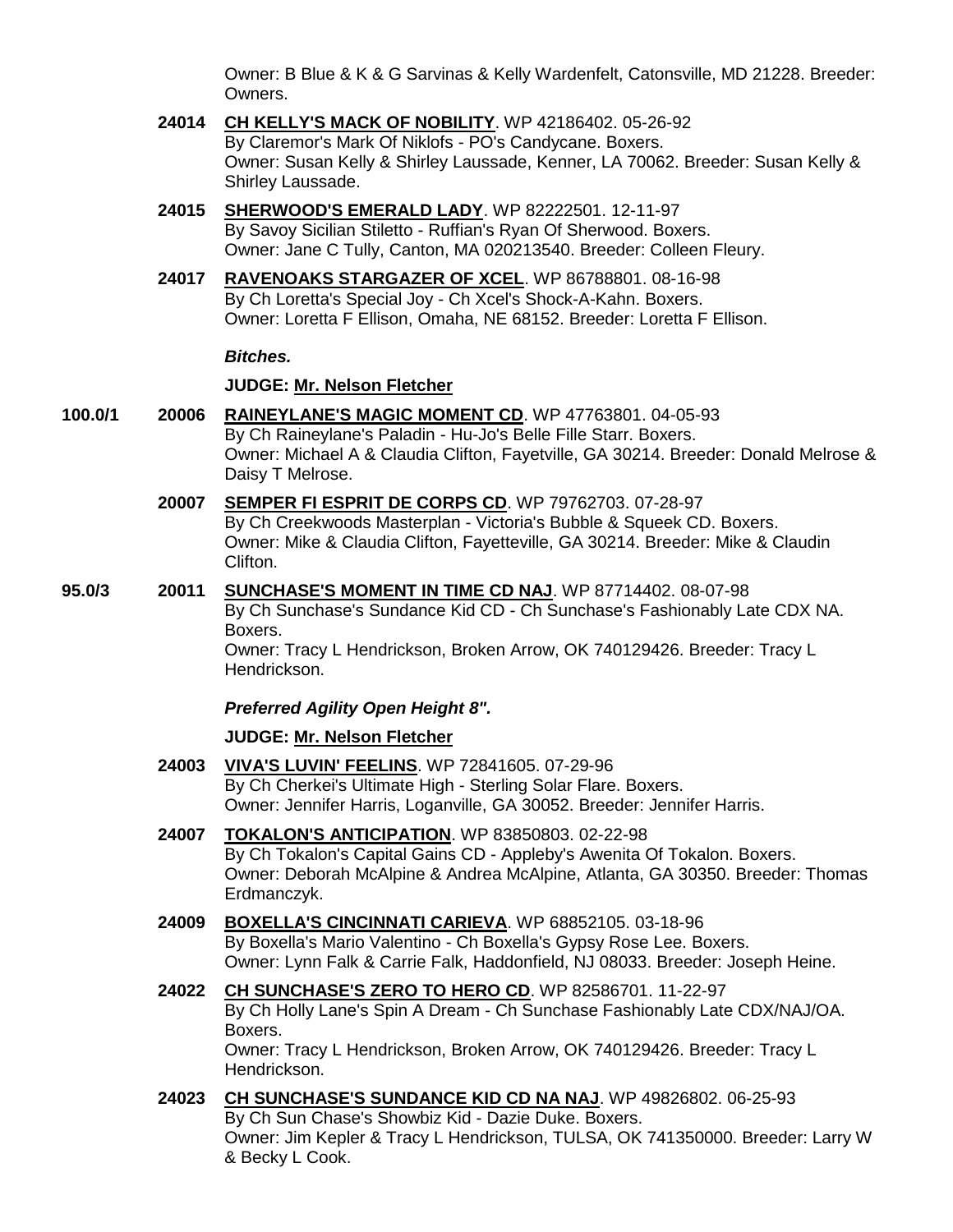## *Preferred Agility Excellent A Height 12".*

#### **JUDGE: [Mr. Nelson Fletcher](http://www.infodog.com/show/judge/jdgprofile.htm?jn=9014)**

- **100.0/1 20010 [CH SUNCHASE'S SUICIDE BLONDE UD OA OAJ](http://www.infodog.com/my/drlookup2.htm?makc=WP%2072065804&mdog=Ch+Sunchase%27s+Suicide+Blonde+UD+OA+OAJ&wins=all)**. WP 72065804. 07-21-96 By Ch Shieldmont's Let's Make A Deal - Ch Sunchase's Hollywood Hype CD. Boxers. Owner: Tracy Hendrickson, Broken Arrow, OK 740129426. Breeder: Tracy L Hendrickson. (Lori McClain, Agent).
	- **20012 [CH SUNCHASE'S FASHIONABLY LATE CDXOANAJ](http://www.infodog.com/my/drlookup2.htm?makc=WP%2049918803&mdog=Ch+Sunchase%27s+Fashionably+Late+CDXOANAJ&wins=all)**. WP 49918803. 08-06-93 By Ch Shieldmont's Let's Make A Deal - Ch Sunchase's Razed On Rainbows CD. Boxers. Owner: Tracy Hendrickson, Broken Arrow, OK 740129426. Breeder: Tracy L Hendrickson.

*Preferred Agility Excellent A Height 20".*

## **JUDGE: [Mr. Nelson Fletcher](http://www.infodog.com/show/judge/jdgprofile.htm?jn=9014)**

- **24001 [SHADOWDALE'S BOUNTY HUNTER CD/NA](http://www.infodog.com/my/drlookup2.htm?makc=WP%2063582701&mdog=Shadowdale%27s+Bounty+Hunter+CD/NA&wins=all)**. WP 63582701. 06-17-93 By Shadowdale's Caught In Action - Shadowdale's Angel Over Me. Boxers. Owner: Sharon Campbell & Blair Campbell, M1T 2R4, CN . Breeder: Mary L Curl.
- **24002 [VIVA'S NO ORDINARY LOVE](http://www.infodog.com/my/drlookup2.htm?makc=WP%2072841602&mdog=Viva%27s+No+Ordinary+Love&wins=all)**. WP 72841602. 07-29-96 By Ch Cherkei's Ultimate High - Sterling Solar Flare. Boxers. Owner: Jennifer Gran, Loganville, GA 30052. Breeder: Jennifer Harris.
- **A 24004 [SIR BRUNO THE FRENCHMAN](http://www.infodog.com/my/drlookup2.htm?makc=WP%2071510504&mdog=Sir+Bruno+The+Frenchman&wins=all)**. WP 71510504. 07-16-96 By Chance - Carmel Belle. Boxers. Owner: Jeana & Tory French, West Allis, WI 53214. Breeder: Curtis Moodie.
	- **24008 [TEKONEVA'S OMAIJA](http://www.infodog.com/my/drlookup2.htm?makc=WP%2079486104&mdog=Tekoneva%27s+Omaija&wins=all)**. WP 79486104. 07-03-97 By Ch Karmel's Dream Weaver - Tekoneva's Cosette II. Boxers. Owner: Lynn Falk & Robert Falk, Haddonfield, NJ 08033. Breeder: Eva T Partida.
	- **24020 [KAROSELS BRASS RING NA](http://www.infodog.com/my/drlookup2.htm?makc=WP%2058685301&mdog=Karosels+Brass+Ring+NA&wins=all)**. WP 58685301. 10-13-94 By Foxwood's Crown Jewel UD OA - Ch Karosels Krystal Clear CDX OA. Boxers. Owner: Ella M DuPree, Darien Ct, CT 06820. Breeder: Ms Ella M DuPree.

## *Preferred Agility Excellent B Height 20".*

## **JUDGE: [Mr. Nelson Fletcher](http://www.infodog.com/show/judge/jdgprofile.htm?jn=9014)**

- **20009 [RAMARCO'S CATBALOU OA NAJ](http://www.infodog.com/my/drlookup2.htm?makc=WP%2071220102&mdog=Ramarco%27s+Catbalou+OA+NAJ&wins=all)**. WP 71220102. 06-05-96 By Ch Debut's Desperado CD - Glenjo's Autumn Shade. Boxers. Owner: Karin J Gose & Mark W Gose, Kokomo, IN 46902. Breeder: Connie M Burks & Julie M Milburn.
- **24018 [CH SEMPER FI HUE CITY LIBERATOR CDOANAJ](http://www.infodog.com/my/drlookup2.htm?makc=WP%2073518302&mdog=Ch+Semper+Fi+Hue+City+Liberator+CDOANAJ&wins=all)**. WP 73518302. 10-04-96 By Ch Creekwood's New High - Raineylane's Magic Moment CD. Boxers. Owner: Mike & Claudia Clifton, Fayetteville, GA 30214. Breeder: Mike & Claudia Clifton.

## *Dogs.*

- **24019 [CH SOUTHGATE'S JUDGMENT DAY CD OA](http://www.infodog.com/my/drlookup2.htm?makc=WP%2062218902&mdog=Ch+Southgate%27s+Judgment+Day+CD+OA&wins=all)**. WP 62218902. 04-27-95 By Ch Southgates Hi-Tone - Southgate's Walk On Faith. Boxers. Owner: Mike & Claudia Clifton, Fayetteville, GA 30214. Breeder: Bill & Sherry Mielke.
- **24021 [CH KAROSELS CROWN CLASSIC OA](http://www.infodog.com/my/drlookup2.htm?makc=WP%2048799201&mdog=Ch+Karosels+Crown+Classic+OA&wins=all)**. WP 48799201. 05-17-93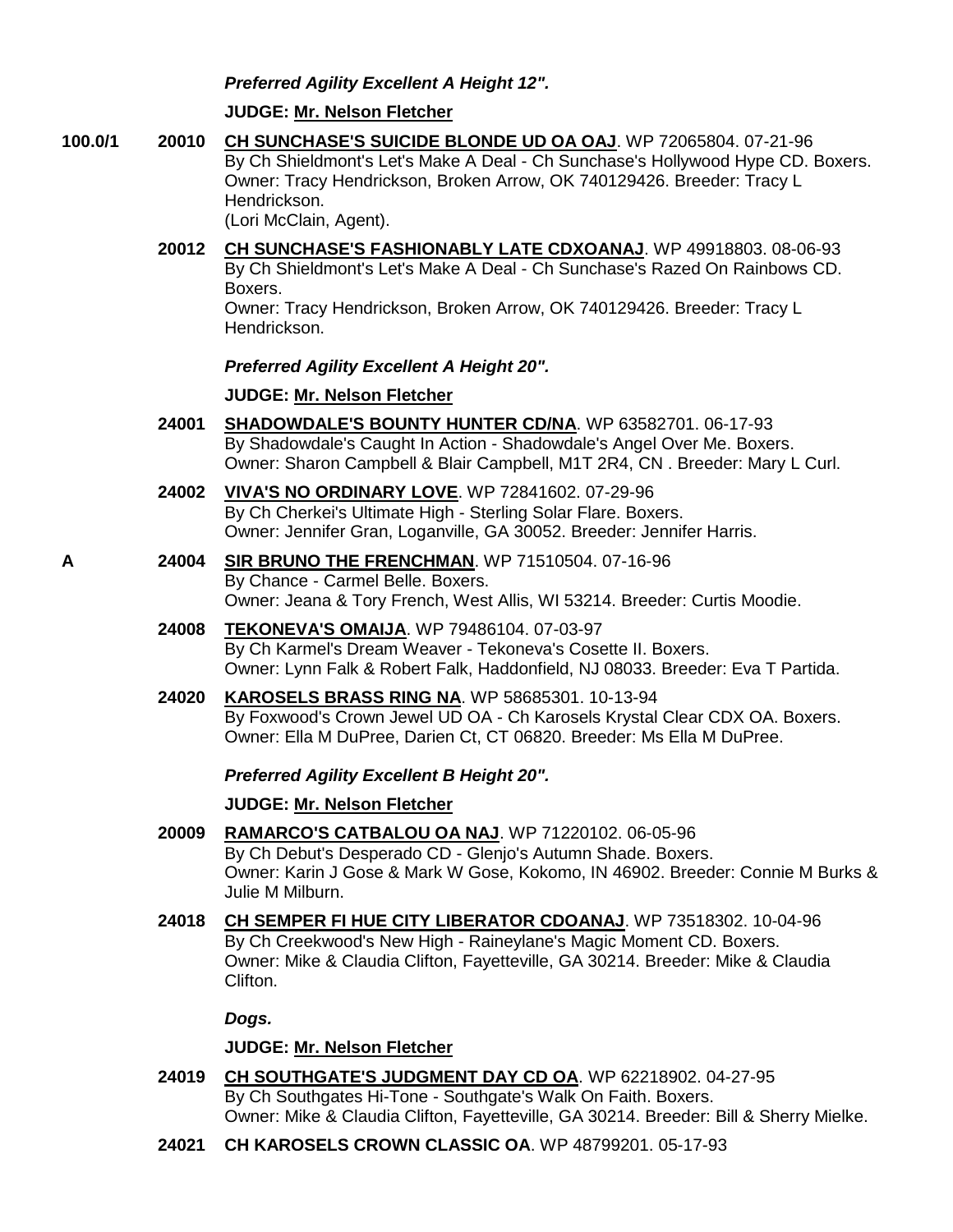By Foxwood's Crown Jewel UD OA - Ch Karosels Krystal Clear CDX OA. Boxers. Owner: Ella M DuPree, Darien, CT 06820. Breeder: Ella M DuPree.

#### *Jumpers W/ Weaves Novice A Height 20".*

#### **JUDGE: [Mr. Nelson Fletcher](http://www.infodog.com/show/judge/jdgprofile.htm?jn=9014)**

- **100.0/1 20002 [SAVOY SICILIAN SILHOUETTE MX MXJ](http://www.infodog.com/my/drlookup2.htm?makc=WP%2053782006&mdog=Savoy+Sicilian+Silhouette+MX+MXJ&wins=all)**. WP 53782006. 03-01-94 By Ch Savoy Sicilian Stiletto - Savoy Hotter Than July CD/TDX. Boxers. Owner: Ileana Nadal & Frankie Nadal, Valrico, FL 33594. Breeder: Wendy J Mayhall.
	- **20003 [FREDRICK HILL WATTS AX AXJ](http://www.infodog.com/my/drlookup2.htm?makc=WP%2072095701&mdog=Fredrick+Hill+Watts+AX+AXJ&wins=all)**. WP 72095701. 07-30-96 By Ch Ewo's Just Country - Coppertone II JWT. Boxers. Owner: Susan Hill Watts, Apex, NC 27502. Breeder: J W Thornton.

#### *Jumpers W/ Weaves Novice A Height 24".*

#### **JUDGE: [Mr. Nelson Fletcher](http://www.infodog.com/show/judge/jdgprofile.htm?jn=9014)**

- **100.0/1 24016 [DERRAES ST MICHAEL'S PRAYER CDX/AX/AXJ](http://www.infodog.com/my/drlookup2.htm?makc=WP%2054276403&mdog=Derraes+St+Michael%27s+Prayer+CDX/AX/AXJ&wins=all)**. WP 54276403. 12-29-93 By Ch Merrilanes Derrae Lazer Beam - Arkona Ladys Choice. Boxers. Owner: Adrienne Terrell, Glen Mills, PA 19342. Breeder: Walter Kramer.
	- **24024 [SWEET'R TH'ANNE WHINE UD AX AXJ](http://www.infodog.com/my/drlookup2.htm?makc=WP%2078554401&mdog=Sweet%27r+Th%27Anne+Whine+UD+AX+AXJ&wins=all)**. WP 78554401. 02-01-97 By Ch Alimar's Doc Holiday - Box O'Joy's Angelique. Boxers. Owner: Ruth M Hutchins, Cincinnatti, OH 45224. Breeder: Joyce Zillig & Karyn Zillig-Lewis. (Jim Hutchins, Agent).
	- **24025 [MY SWEET SUZETTE UDX AX AXJ](http://www.infodog.com/my/drlookup2.htm?makc=WP%2038425302&mdog=My+Sweet+Suzette+UDX+AX+AXJ&wins=all)**. WP 38425302. 10-26-91 By Interlude's Got'ta Chance J R - Boxella's Susse Calliope CDX/NA. Boxers. Owner: James P & Ruth M Hutchins, Cincinnati, OH 45224. Breeder: James P & Ruth M Hutchins. (Jim Hutchins, Agent).

#### *Bitches.*

#### **JUDGE: [Mr. Nelson Fletcher](http://www.infodog.com/show/judge/jdgprofile.htm?jn=9014)**

- **20001 [LAZY K'S MISTY MORNING CD](http://www.infodog.com/my/drlookup2.htm?makc=WP%2073306101&mdog=Lazy+K%27s+Misty+Morning+CD&wins=all)**. WP 73306101. 09-08-96 By Ch Misty Valley's Curtain Call - Schoental's Fraulein Katrina. Boxers. Owner: Sue Gubernatis & Ken Knight, Abingdon, MD 21009. Breeder: Ken Knight & Sue Gubernatis.
- **A 20004 [KIMKAR'S HIGH BORN TUG CD](http://www.infodog.com/my/drlookup2.htm?makc=WP%2075081602&mdog=Kimkar%27s+High+Born+Tug+CD&wins=all)**. WP 75081602. 01-04-97 By Kimkar's New Kid In Town - Kimkar's Take It Easy. Boxers. Owner: Timothy & Anita Ranieri, Malta, IL 60150. Breeder: Carol Korpal.
	- **20005 [SHALSADE'S CAJUN SHOW GIRL](http://www.infodog.com/my/drlookup2.htm?makc=WP%2044511302&mdog=Shalsade%27s+Cajun+Show+Girl&wins=all)**. WP 44511302. 11-05-92 By Ch Kelly's Cajun Tiger - Ch Niklofs Winterstorm Of Sheba. Boxers. Owner: Susan Kelly & Shirley Laussade, Kenner, LA 70062. Breeder: Susan L Kelly & Shirley H Laussade.
	- **20008 [WHIRLWIND'S MATINEE MARVEL](http://www.infodog.com/my/drlookup2.htm?makc=WP%2071682002&mdog=Whirlwind%27s+Matinee+Marvel&wins=all)**. WP 71682002. 05-29-96 By Ch Rummer Run's Ticker Tape - Ch Whirlwind's Image Of Striker. Boxers. Owner: Wendy Wallner DVM, Loganville, GA 30052. Breeder: Wendy Wallner DVM & Barbara Bachman.

#### *Jumpers W/ Weaves Open Height 16".*

#### **JUDGE: [Mr. Nelson Fletcher](http://www.infodog.com/show/judge/jdgprofile.htm?jn=9014)**

**A 24005 [DERRAE'S EZEKIEL](http://www.infodog.com/my/drlookup2.htm?makc=WP%2088815402&mdog=Derrae%27s+Ezekiel&wins=all)**. WP 88815402. 11-05-98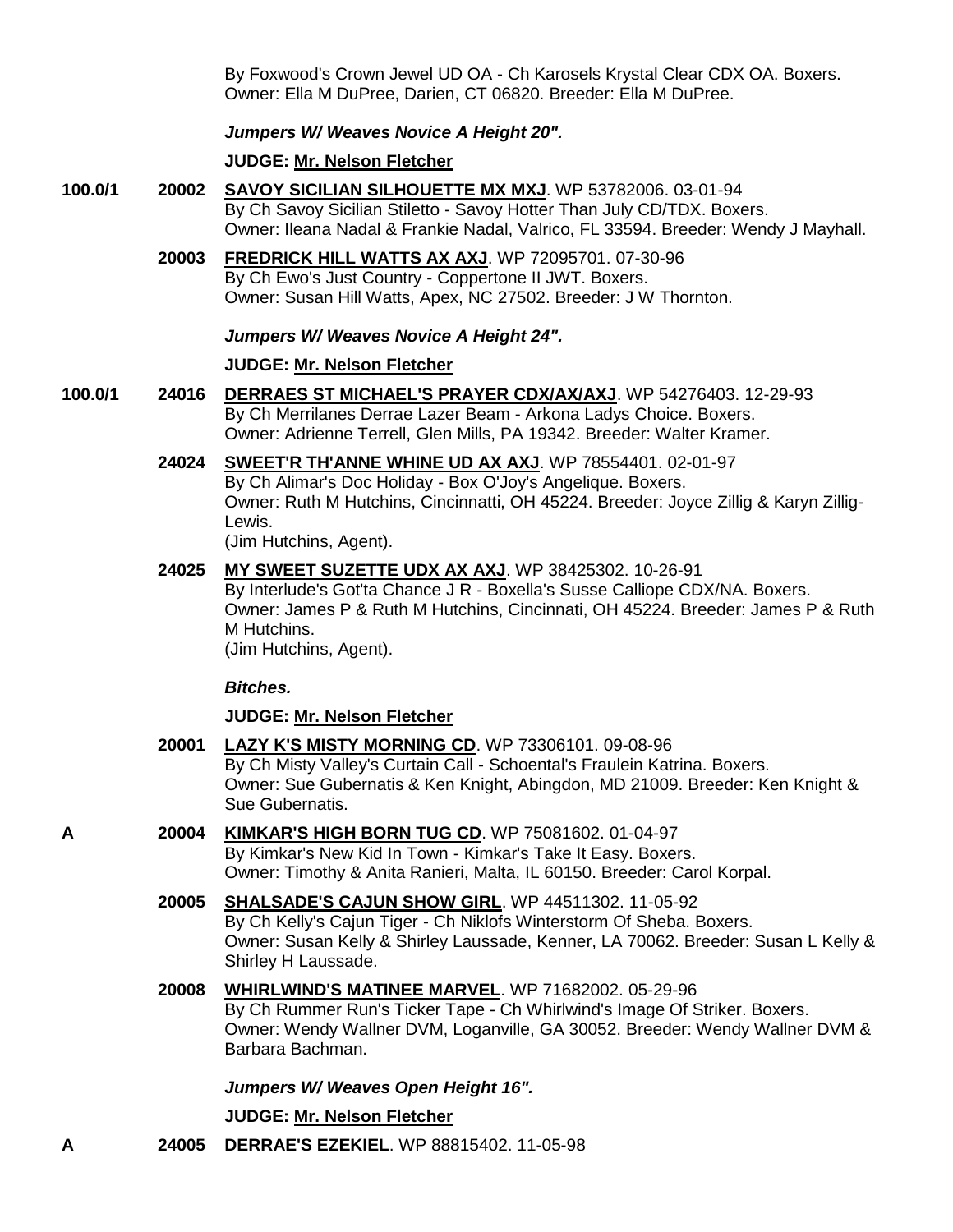|         |       | By Merrilane's Derrae Lazer Beam - Trefoil's Firebird. Boxers.<br>Owner: Susan Watts, Quakertown, PA 189512694. Breeder: Larae Derr & Randy Derr.                                                                                                  |
|---------|-------|----------------------------------------------------------------------------------------------------------------------------------------------------------------------------------------------------------------------------------------------------|
| A       | 24010 | <b>TEKONEVA'S OLIMPIA. WP 79486105. 07-03-97</b><br>By Ch Karmel's Dream Weaver - Tekoneva's Cosette II. Boxers.<br>Owner: Eva Partida, Cherry Hill, NJ 080342951. Breeder: Eva T Partida.                                                         |
| 100.0/1 | 24012 | <b>MINUET'S FETCHIN' GRETCHEN. ILP85717. 08-23-95</b><br>By Apollo Hempstead - Ascha Von Falkenberg. Boxers.<br>Owner: Cindy Lyman, Winston-Salem, NC 271060000. Breeder: Dorothea A Thomas.                                                       |
| A       | 24013 | CH SPICEHILLS QTRMASTER V TAFKAN. WP 56117701. 03-15-94<br>By Owlay's Flash Fire - Tafkan's Image In Time CD. Boxers.<br>Owner: B Blue & K & G Sarvinas & Kelly Wardenfelt, Catonsville, MD 21228. Breeder:<br>Owners.                             |
|         | 24014 | CH KELLY'S MACK OF NOBILITY. WP 42186402. 05-26-92<br>By Claremor's Mark Of Niklofs - PO's Candycane. Boxers.<br>Owner: Susan Kelly & Shirley Laussade, Kenner, LA 70062. Breeder: Susan Kelly &<br>Shirley Laussade.                              |
|         | 24015 | SHERWOOD'S EMERALD LADY. WP 82222501. 12-11-97<br>By Savoy Sicilian Stiletto - Ruffian's Ryan Of Sherwood. Boxers.<br>Owner: Jane C Tully, Canton, MA 020213540. Breeder: Colleen Fleury.                                                          |
|         |       | Jumpers W/Weaves Excellent A Height 20".                                                                                                                                                                                                           |
|         |       | JUDGE: Mr. Nelson Fletcher                                                                                                                                                                                                                         |
| 96.0/2  | 20006 | RAINEYLANE'S MAGIC MOMENT CD. WP 47763801. 04-05-93<br>By Ch Raineylane's Paladin - Hu-Jo's Belle Fille Starr. Boxers.<br>Owner: Michael A & Claudia Clifton, Fayetville, GA 30214. Breeder: Donald Melrose &<br>Daisy T Melrose.                  |
| 100.0/1 | 20007 | SEMPER FI ESPRIT DE CORPS CD. WP 79762703. 07-28-97<br>By Ch Creekwoods Masterplan - Victoria's Bubble & Squeek CD. Boxers.<br>Owner: Mike & Claudia Clifton, Fayetteville, GA 30214. Breeder: Mike & Claudin<br>Clifton.                          |
|         | 20011 | <b>SUNCHASE'S MOMENT IN TIME CD NAJ.</b> WP 87714402. 08-07-98<br>By Ch Sunchase's Sundance Kid CD - Ch Sunchase's Fashionably Late CDX NA.<br>Boxers.<br>Owner: Tracy L Hendrickson, Broken Arrow, OK 740129426. Breeder: Tracy L<br>Hendrickson. |
|         |       | Jumpers W/Weaves Excellent A Height 24".                                                                                                                                                                                                           |
|         |       | JUDGE: Mr. Nelson Fletcher                                                                                                                                                                                                                         |
| A       | 24001 | SHADOWDALE'S BOUNTY HUNTER CD/NA. WP 63582701. 06-17-93<br>By Shadowdale's Caught In Action - Shadowdale's Angel Over Me. Boxers.<br>Owner: Sharon Campbell & Blair Campbell, M1T 2R4, CN. Breeder: Mary L Curl.                                   |
|         | 24003 | <b>VIVA'S LUVIN' FEELINS. WP 72841605. 07-29-96</b><br>By Ch Cherkei's Ultimate High - Sterling Solar Flare. Boxers.<br>Owner: Jennifer Harris, Loganville, GA 30052. Breeder: Jennifer Harris.                                                    |
| Α       | 24004 | SIR BRUNO THE FRENCHMAN. WP 71510504. 07-16-96<br>By Chance - Carmel Belle. Boxers.<br>Owner: Jeana & Tory French, West Allis, WI 53214. Breeder: Curtis Moodie.                                                                                   |
|         | 24007 | <b>TOKALON'S ANTICIPATION.</b> WP 83850803. 02-22-98<br>By Ch Tokalon's Capital Gains CD - Appleby's Awenita Of Tokalon, Boxers.                                                                                                                   |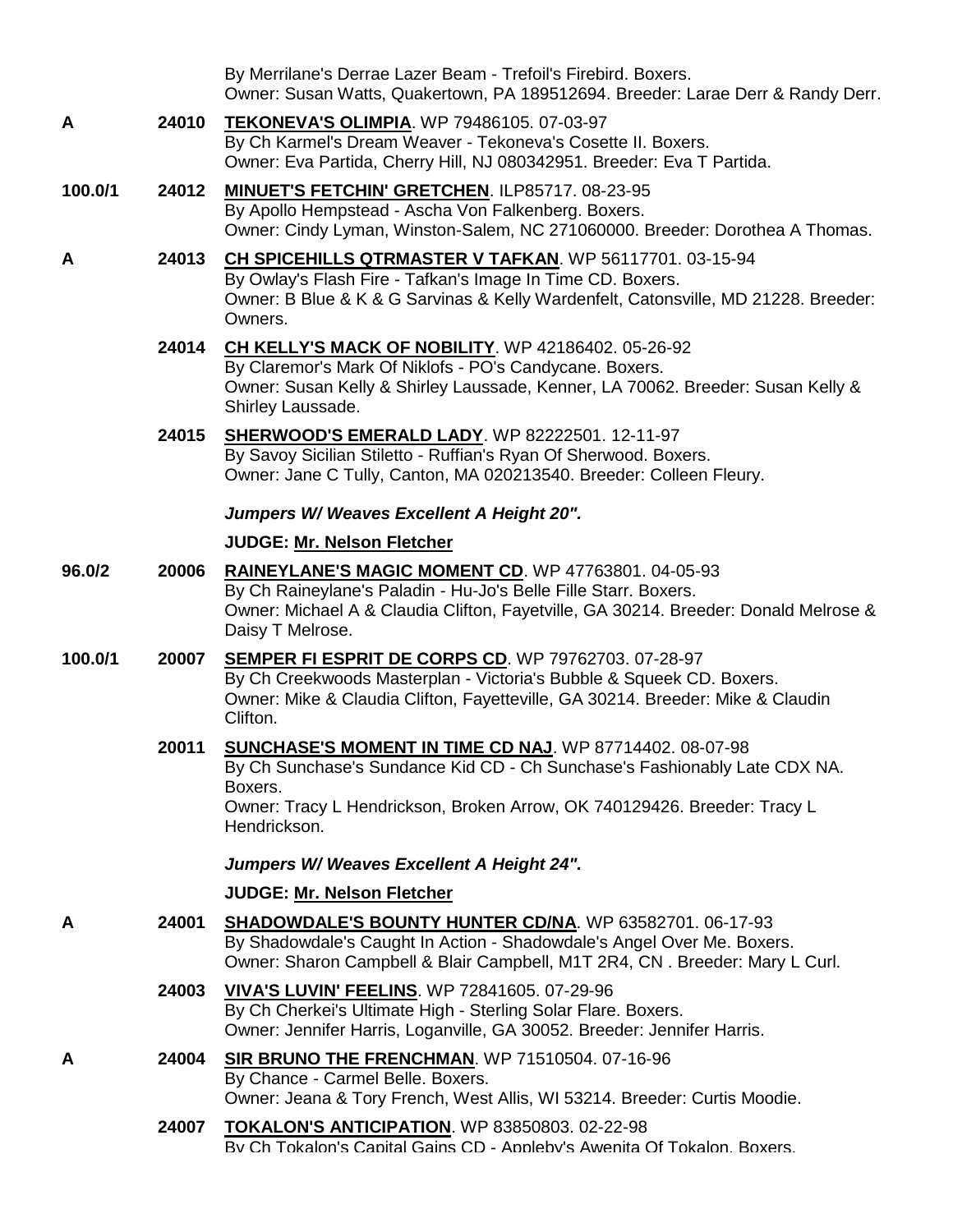Owner: Deborah McAlpine & Andrea McAlpine, Atlanta, GA 30350. Breeder: Thomas Erdmanczyk.

- **24008 [TEKONEVA'S OMAIJA](http://www.infodog.com/my/drlookup2.htm?makc=WP%2079486104&mdog=Tekoneva%27s+Omaija&wins=all)**. WP 79486104. 07-03-97 By Ch Karmel's Dream Weaver - Tekoneva's Cosette II. Boxers. Owner: Lynn Falk & Robert Falk, Haddonfield, NJ 08033. Breeder: Eva T Partida.
- **90.0/3 24009 [BOXELLA'S CINCINNATI CARIEVA](http://www.infodog.com/my/drlookup2.htm?makc=WP%2068852105&mdog=Boxella%27s+Cincinnati+Carieva&wins=all)**. WP 68852105. 03-18-96 By Boxella's Mario Valentino - Ch Boxella's Gypsy Rose Lee. Boxers. Owner: Lynn Falk & Carrie Falk, Haddonfield, NJ 08033. Breeder: Joseph Heine.
- **100.0/1 24019 CH [SOUTHGATE'S JUDGMENT DAY CD OA](http://www.infodog.com/my/drlookup2.htm?makc=WP%2062218902&mdog=Ch+Southgate%27s+Judgment+Day+CD+OA&wins=all)**. WP 62218902. 04-27-95 By Ch Southgates Hi-Tone - Southgate's Walk On Faith. Boxers. Owner: Mike & Claudia Clifton, Fayetteville, GA 30214. Breeder: Bill & Sherry Mielke.
	- **24020 [KAROSELS BRASS RING NA](http://www.infodog.com/my/drlookup2.htm?makc=WP%2058685301&mdog=Karosels+Brass+Ring+NA&wins=all)**. WP 58685301. 10-13-94 By Foxwood's Crown Jewel UD OA - Ch Karosels Krystal Clear CDX OA. Boxers. Owner: Ella M DuPree, Darien Ct, CT 06820. Breeder: Ms Ella M DuPree.
	- **24022 [CH SUNCHASE'S ZERO TO HERO CD](http://www.infodog.com/my/drlookup2.htm?makc=WP%2082586701&mdog=Ch+Sunchase%27s+Zero+To+Hero+CD&wins=all)**. WP 82586701. 11-22-97 By Ch Holly Lane's Spin A Dream - Ch Sunchase Fashionably Late CDX/NAJ/OA. Boxers. Owner: Tracy L Hendrickson, Broken Arrow, OK 740129426. Breeder: Tracy L Hendrickson.
- **95.0/2 24023 [CH SUNCHASE'S SUNDANCE KID CD NA NAJ](http://www.infodog.com/my/drlookup2.htm?makc=WP%2049826802&mdog=Ch+Sunchase%27s+Sundance+Kid+CD+NA+NAJ&wins=all)**. WP 49826802. 06-25-93 By Ch Sun Chase's Showbiz Kid - Dazie Duke. Boxers. Owner: Jim Kepler & Tracy L Hendrickson, TULSA, OK 741350000. Breeder: Larry W & Becky L Cook.

## *Jumpers W/ Weaves Excellent B Height 24".*

## **JUDGE: [Mr. Nelson Fletcher](http://www.infodog.com/show/judge/jdgprofile.htm?jn=9014)**

- **20009 [RAMARCO'S CATBALOU OA NAJ](http://www.infodog.com/my/drlookup2.htm?makc=WP%2071220102&mdog=Ramarco%27s+Catbalou+OA+NAJ&wins=all)**. WP 71220102. 06-05-96 By Ch Debut's Desperado CD - Glenjo's Autumn Shade. Boxers. Owner: Karin J Gose & Mark W Gose, Kokomo, IN 46902. Breeder: Connie M Burks & Julie M Milburn.
- **20012 [CH SUNCHASE'S FASHIONABLY LATE CDXOANAJ](http://www.infodog.com/my/drlookup2.htm?makc=WP%2049918803&mdog=Ch+Sunchase%27s+Fashionably+Late+CDXOANAJ&wins=all)**. WP 49918803. 08-06-93 By Ch Shieldmont's Let's Make A Deal - Ch Sunchase's Razed On Rainbows CD. Boxers. Owner: Tracy Hendrickson, Broken Arrow, OK 740129426. Breeder: Tracy L Hendrickson.
- **96.0/1 24018 [CH SEMPER FI HUE CITY LIBERATOR CDOANAJ](http://www.infodog.com/my/drlookup2.htm?makc=WP%2073518302&mdog=Ch+Semper+Fi+Hue+City+Liberator+CDOANAJ&wins=all)**. WP 73518302. 10-04-96 By Ch Creekwood's New High - Raineylane's Magic Moment CD. Boxers. Owner: Mike & Claudia Clifton, Fayetteville, GA 30214. Breeder: Mike & Claudia Clifton.

## *Dogs.*

# **JUDGE: [Mr. Nelson Fletcher](http://www.infodog.com/show/judge/jdgprofile.htm?jn=9014)**

- **24002 [VIVA'S NO ORDINARY LOVE](http://www.infodog.com/my/drlookup2.htm?makc=WP%2072841602&mdog=Viva%27s+No+Ordinary+Love&wins=all)**. WP 72841602. 07-29-96 By Ch Cherkei's Ultimate High - Sterling Solar Flare. Boxers. Owner: Jennifer Gran, Loganville, GA 30052. Breeder: Jennifer Harris.
- **24021 [CH KAROSELS CROWN CLASSIC OA](http://www.infodog.com/my/drlookup2.htm?makc=WP%2048799201&mdog=Ch+Karosels+Crown+Classic+OA&wins=all)**. WP 48799201. 05-17-93 By Foxwood's Crown Jewel UD OA - Ch Karosels Krystal Clear CDX OA. Boxers. Owner: Ella M DuPree, Darien, CT 06820. Breeder: Ella M DuPree.

*Preferred Jumpers W/ Weaves Excellent A Ht 8".*